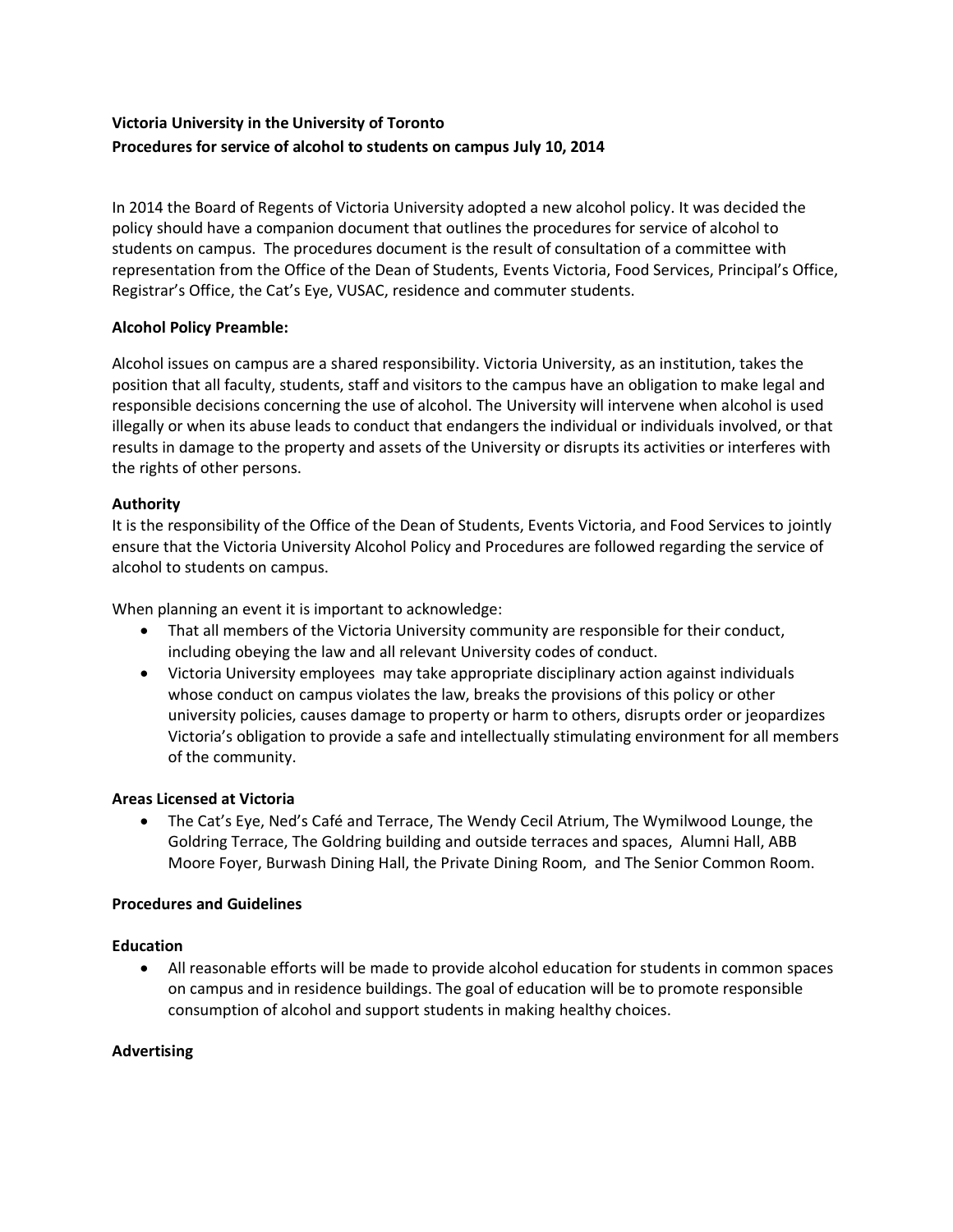- Advertising or promotion (including online advertising and social media) for events must be approved by the Dean of Students or designate prior to its display. The display of advertising or promotion cannot precede approval of the event under any circumstance.
- Advertising or promotion for events shall make only general reference to the event being licensed and should not list prices or other related inducements, or encourage over consumption.

### **Food**

- At all events involving alcoholic beverages, Victoria University requires that a reasonable supply of non-alcoholic beverages be provided, prominently displayed and reasonably priced.
- Water must be available free of charge.
- Snacks such as chips and pretzels must be made available at the bar and may be provided by the party organizers.
- Organizers of an event should provide a continuous amount of food throughout the event dependant on the expected attendance.

### **Organizers of an event**

- Organizers of an event at which alcohol is served to students must complete a risk assessment form to the Residence Life Co-ordinator or Campus Life Co-ordinator or another staff member formally designated by the Dean of Students. A consultation meeting must take place with the member of staff to whom the risk assessment form has been submitted. Organizers of an event must then consult with a designated member of the Events Victoria team to arrange logistic requirements for their event, including servers and security.
- Organizers of an event must recognize the authority and responsibility of all Victoria University staff to enforce rules that protect the University liquor license and are expected to cooperate with staff members at all times.
- Organizers of the event must discuss a plan with staff and security prior to the event regarding how to refer difficult and/or intoxicated patrons to servers, supervisors, and security staff.
- Every event must have two responsible Victoria students that agree to maintain a blood alcohol level of zero. The Organizers of the event must be a formally recognized Victoria campus organization, department, or unit. When the group sponsoring an event is governed by more than one person each of these individuals share the responsibility equally and fully.
- If a fee is charged to attend an event, a portion must be used to pay for food and cost of the event and not only for raising funds. Admission may be charged to off-set the cost of the event but not only for purposes of profit.

### **Security**

- Security guards, if required by the risk assessment process, must be organized though Events Victoria and arranged 10 days in advance.
- Access to events involving alcohol must be controlled at all times by Victoria University approved security. Specific arrangements for safety must be approved in advance of each event by the Office of the Dean of Students and Events Victoria, considering the nature of the event, the size, location, duration and timing.
- Security, Alcohol Servers and Organizers of the event should meet prior to the event to discuss how the alcohol policy will be enforced.
- Security and Organizers shall not permit anyone appearing to be intoxicated admittance to the event and intoxicated individuals shall be requested to leave.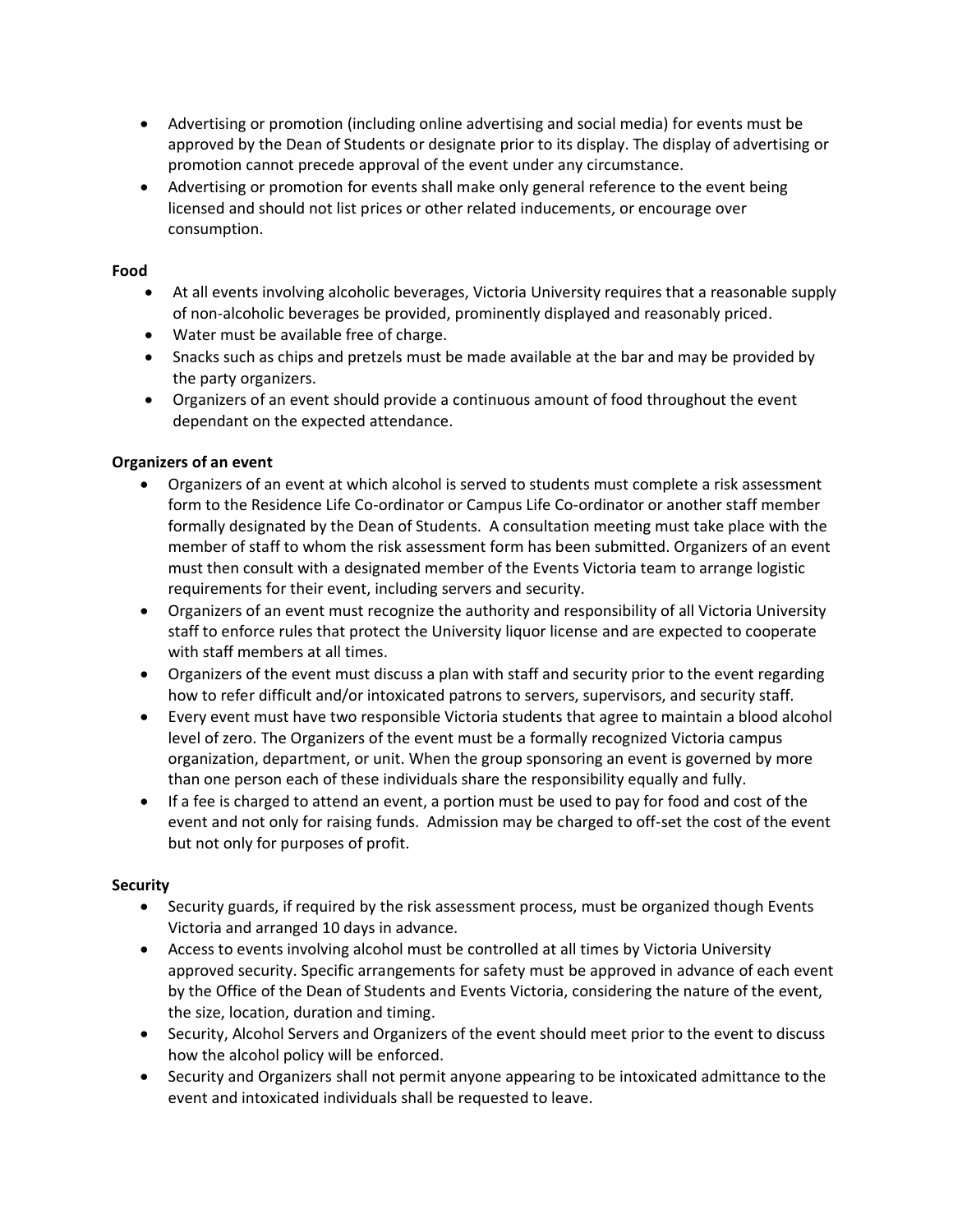- Security and Organizers will ensure alcohol is not to be consumed in areas not covered by the license.
- Security and Organizers are responsible to ensure that no guests bring alcohol onto the licensed venue.
- The venue hosting the event is responsible checking the identification of patrons and for providing wristbands for all age events.
- If there are any regarding the events on campus the Organizers, Alcohol Servers, and Security are asked to contact front desk at 416 585 4524.

### **Servers and Staff**

- Servers shall complete a server training program in accordance with the Victoria University Alcohol Policy.
- It is a violation of the *Liquor License Act* to serve alcohol to the point of intoxication. Servers shall monitor guests and their alcohol consumption, and refuse to serve those who are intoxicated.
- All server staff should have appropriate clothing including nametags which easily identify them as staff.
- Alcoholic beverages cannot be sold for less than the minimum price (including taxes), outlined in the *Liquor License Act* and Regulations, for a 12 oz. beer, 5 oz. glass of wine or a drink containing 1 oz of spirits.
- Security, Servers and Organizers of the event shall ensure that practices do not encourage immoderate consumption, and that the price of an established quantity of alcohol is the same throughout the event.

## **Consequences**

- All individuals at Victoria are subject to the laws of the land and expected to respect the legal regulations regarding alcohol use and service.
- Infractions of the Victoria University Alcohol Policy, or the Victoria Procedures and guidelines document will result in consequences. Failure to uphold the above conditions and adhere to Victoria University's Alcohol Policy or the Victoria University Procedures and Guidelines document in relation to a social event may lead to sanctions determined by the Dean of Students or their designate. Penalties might include but are not limited to:
	- Termination either of that event or future events
	- Disciplinary action in the form of fines, residence probation or eviction for individual
	- Billing for damages or extra cleaning charges.
- If there is a violation of the Alcohol Policy or Procedures and Guidelines, Organizers, Staff and Security shall each make a written report to the Dean of Students and the Bursar within 24 hours of the event.

### **Off Campus Events**

- Events involving alcohol service to students must follow the Victoria procedures and guidelines for service of alcohol to students on campus, which establish the expectation for responsible events.
- Events should not be organized only for the purpose of profit generation. Cover must be used to pay for facilities and food.